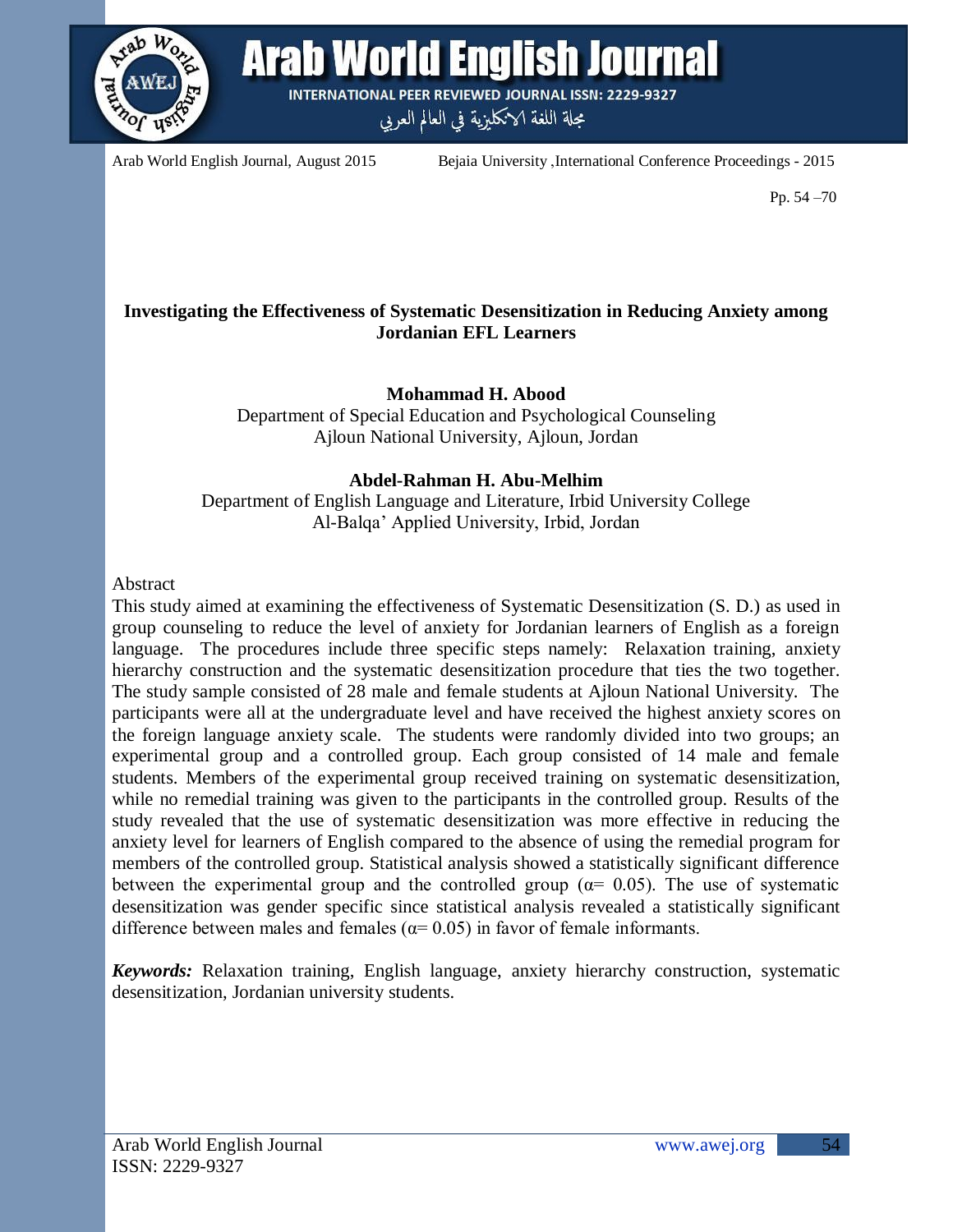### **Introduction**

 Language is a very crucial component of any culture. It is the most important means of communication and understanding among people. Members of any society attempt to prove themselves primarily through their language at the level of intercultural dialogue and exchange of knowledge among different societies. The process of first language acquisition takes place under natural circumstances as an indivisible part of the development of an individual and his/her social and psychological maturity (Aly & Walker, 2007).

Learning a second or foreign language is different from acquiring the native language since it is acquired under normal and completely natural circumstances as mentioned above. The age factor in which a foreign language is learned is one of the most important factors in the process of foreign language learning (Bialystok & Hakuta, 1994). This is due to the flexibility of the brain before the age of puberty which enables the child to acquire language more effectively and easily. It becomes more difficult for the learner to acquire language after the age of puberty especially the phonetic system of language (Singleton & Lengyel, 1995).

Motivation is one of the most important factors in foreign language learning which stands behind the goal of learning a target language coupled with intelligence, readiness, hard work as well as the strategies used in second or foreign language learning (Al-Damegh, 2011). This is in addition to other emotive factors such as anxiety, which is considered as one of the most effective factors in foreign language learning and causes an obstacle that prohibits the learner from becoming fully competent.

### **Study Problem**

Foreign language anxiety may be considered as one of the most common psychological disorders among foreign language learners at the university level in particular. A considerable number of university students complain from the symptoms of foreign language anxiety which could become severe and serve as an obstacle on the way of learners when learning or acquiring a foreign language.

Former theoretical studies in this field point to the fact that there is a lack of studies in Arabic or any other language that attempted to examine the effectiveness of group counseling and systematic desensitization in dealing with the issue of foreign language anxiety. This is exactly what justifies the authors to carry out this study. This is done as an attempt to investigate the effectiveness of systematic desensitization for remedial purposes to university students who attempt to learn English as a foreign language.

### **Purpose**

The purpose of this study is to examine the effectiveness of systematic desensitization in treating the phenomenon of foreign language anxiety for male and female undergraduate university students at Ajloun National University in Jordan. The study attempted to investigate the following hypothesis: "There are statistically significant differences ( $\alpha$ = 0.05) in the treatment of foreign language anxiety which are due to the impact of the group or gender or the interaction between them".

### **Significance**

This study may be considered important and significant due to the following reasons: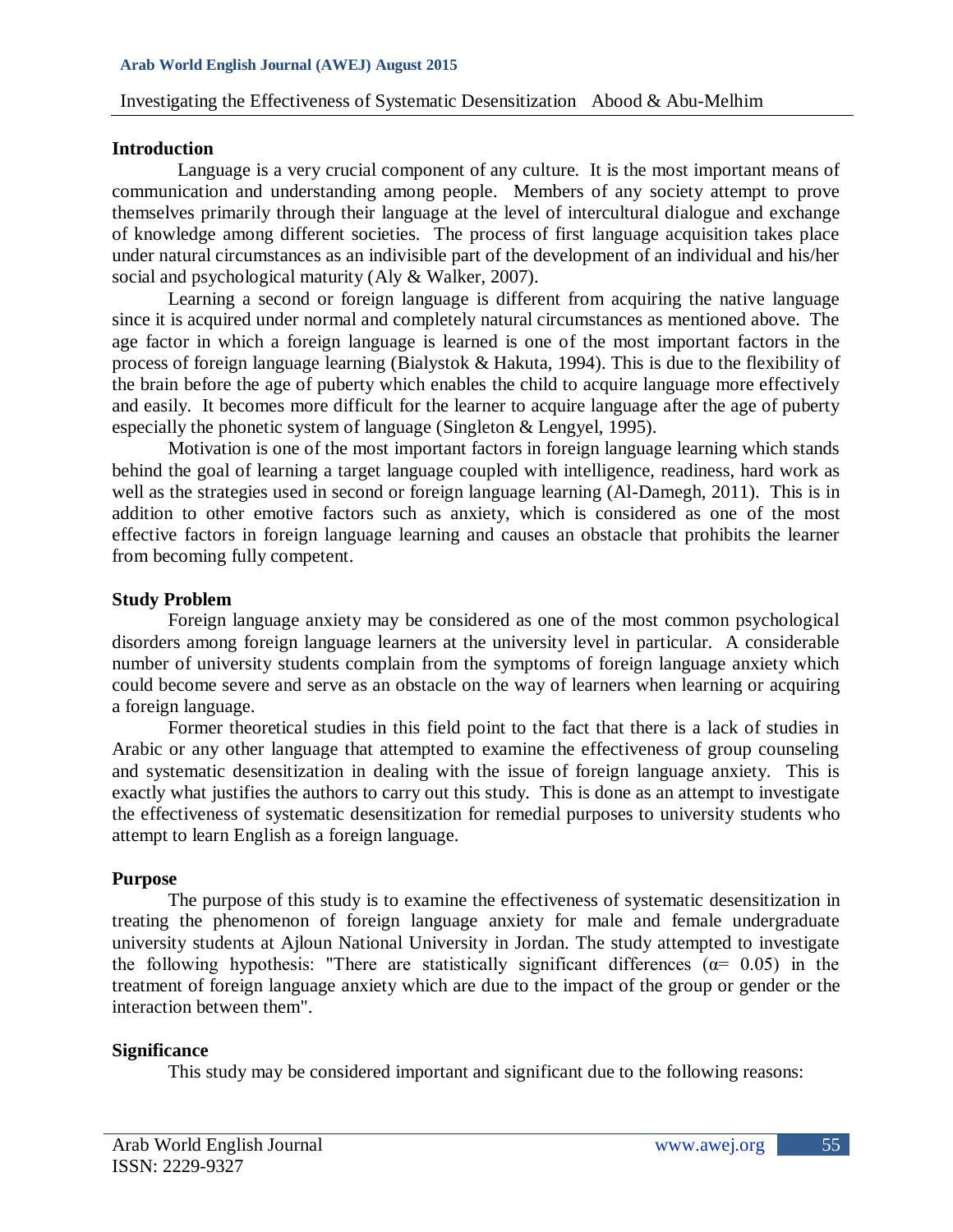## Investigating the Effectiveness of Systematic Desensitization Abood & Abu-Melhim

- It is concerned with discovering the individuals who suffer from foreign language anxiety and attempts to help them in restoring self-esteem and confidence and enables them to get rid of the problems and obstacles that hinder their learning process.
- It provides psychological counselors with a treatment program (systematic desensitization), which can be utilized to help learners who seek counseling due to foreign language anxiety.
- It contributes to the encouragement of researchers and educators in designing additional counseling programs that are preventable, developmental and remedial in nature and which are suitable and effective in reducing the level of anxiety for learners of English as a foreign language. This undoubtedly contributes to fostering and achieving a higher level of performance.
- It is hoped that this study will serve as a new beginning and a steppingstone for further educational and scientific research that specifically deal with the very issue of foreign language anxiety in general and anxiety associated with learning English as a foreign language in particular.

## **Definitions**

Foreign language anxiety: A number of physiological, behavioral and knowledge related responses that accompany an individual's feelings as a result of his or her own negative expectations and of failure in terms of negative performance related to foreign language learning. This concept of anxiety is measured in this study by a foreign language anxiety scale adopted by the authors for this particular purpose.

Systematic Desensitization: Also known as (graduated exposure therapy) is a type of [behavior therapy](http://en.wikipedia.org/wiki/Behavior_therapy) used in the field of [psychology](http://en.wikipedia.org/wiki/Psychology) to help effectively overcome [phobias](http://en.wikipedia.org/wiki/Phobias) and other [anxiety disorders.](http://en.wikipedia.org/wiki/Anxiety_disorders)

The foreign language anxiety scale: A scale which measures the level of anxiety of learners in a situation where they attempt to learn English as a foreign language.

# **Methodology**

For purposes of this study, 28 male and female undergraduate students were chosen from those university students enrolled at Ajloun National University during the Fall semester of the academic year 2014-2015. Participants in the study based on their foreign language anxiety scores. Students with the highest anxiety scores were selected and asked to take part in the study. Participants were randomly divided into two groups: An experimental group and a controlled group. Systematic desensitization was administered to students participating in the experimental group leaving participants in the controlled group without any treatment programs. Each group consisted of 14 participants.

For purposes of this study, the authors used the foreign language anxiety scale (Horwitz, E., Horwitz, M. & Cope, 1986). The scale consisted of 33 items. It was translated into Arabic, the students' native language, then distributed to participants who were asked to respond in a 5 level gradual grading system (0= strongly disagree - 5= strongly agree). The lowest score on the scale was; therefore, 0, while the highest score was 165.

The foreign language anxiety scale may be described as a scale which measures the level of anxiety of learners in a situation where they attempt to learn English as a foreign language. The scale consists of 33 items (please see appendix).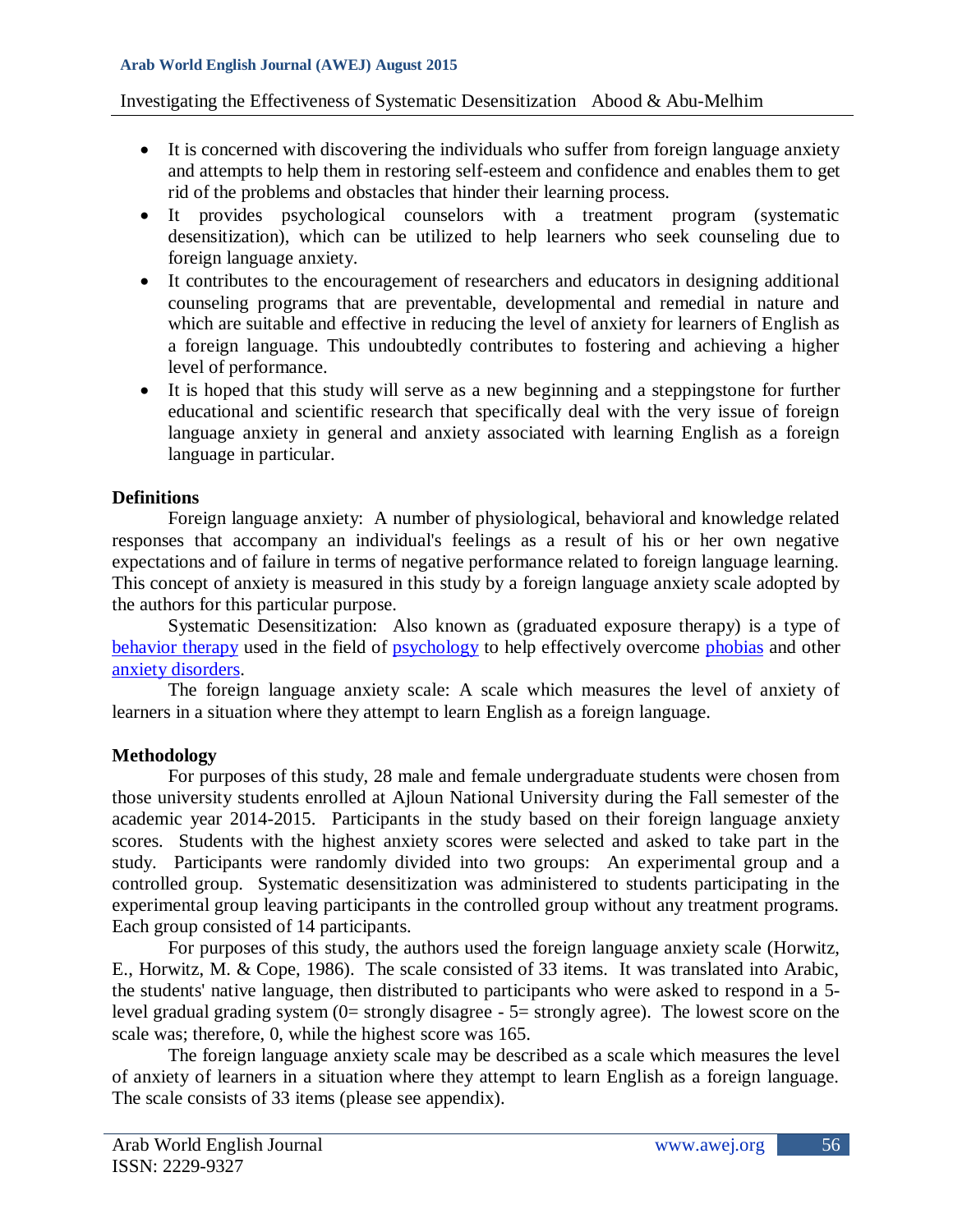#### Investigating the Effectiveness of Systematic Desensitization Abood & Abu-Melhim

The researchers translated the original language anxiety scale from English into Arabic. The scale was then evaluated by a number of specialists in the areas of educational psychology, psychological counseling and English language. They were all requested to offer their opinions regarding language style, clarity of meaning and any other modifications they might feel necessary based on their experience and knowledge. The items on the scale were modified according to the comments and suggestions of the reviewers.

The researchers applied systematic desensitization as a remedial program on the experimental group which consisted of 14 students. Participants in the group received a total of 10 treatment sessions over a period of five weeks. Students received two sessions a week that lasted for approximately 50 minutes each.

The application of systematic desensitization aimed at assisting students who suffer from foreign language anxiety by getting rid of negative destructive thoughts which cause them anxiety and make them feel discouraged when attempting to learn English as a foreign language. The systematic desensitization program consisted of the following sessions:

- First session: Getting to know each other. This session was concerned with fostering the relationship between the counselor and members of the group. The purpose of the treatment program was explained and an explanation of systematic desensitization was given to participants. Possible activities were discussed and a homework assignment was given to students.
- Second session: Foreign language anxiety. In this session, the previous homework assignment was reviewed; foreign language anxiety was explained including its definition, causes and consequences through lecturing, discussing and interaction. The session was concluded with a homework assignment.
- The third session: Explaining systematic desensitization. In this session, the previous homework assignment was reviewed. The theoretical concepts of systematic desensitization were discussed. Irrational thoughts that cause foreign language anxiety were discussed through dialogue and interaction. The session was concluded with giving a homework assignment.
- The fourth session: The importance of relaxation in facing language anxiety. In this session, the previous homework assignment was reviewed. The method of relaxation was discussed along with its importance in facing English language anxiety learning. This was primarily conducted through discussion and dialogue along with exercises related to relaxation. The session was also concluded with giving a homework assignment.
- The fifth session: Relaxation training. In the beginning of this session, the previous homework assignment was reviewed. It consisted mainly of using the practical method of relaxation training through explain what relaxation means and how it may be achieved along with applying it to members of the group. This session was also concluded with a homework assignment.
- The sixth session: Muscle relaxation skill. The session consisted of reviewing the previous homework and explained the meaning of muscle relaxation along with an explanation of how students can learn this skill and apply it to their lives on a daily basis. This was conducted also through discussion and dialogue and concluded with a homework assignment.
- The seventh session: Anxiety hierarchy construction. This session started with reviewing the previous homework. It discussed the method of anxiety hierarchy construction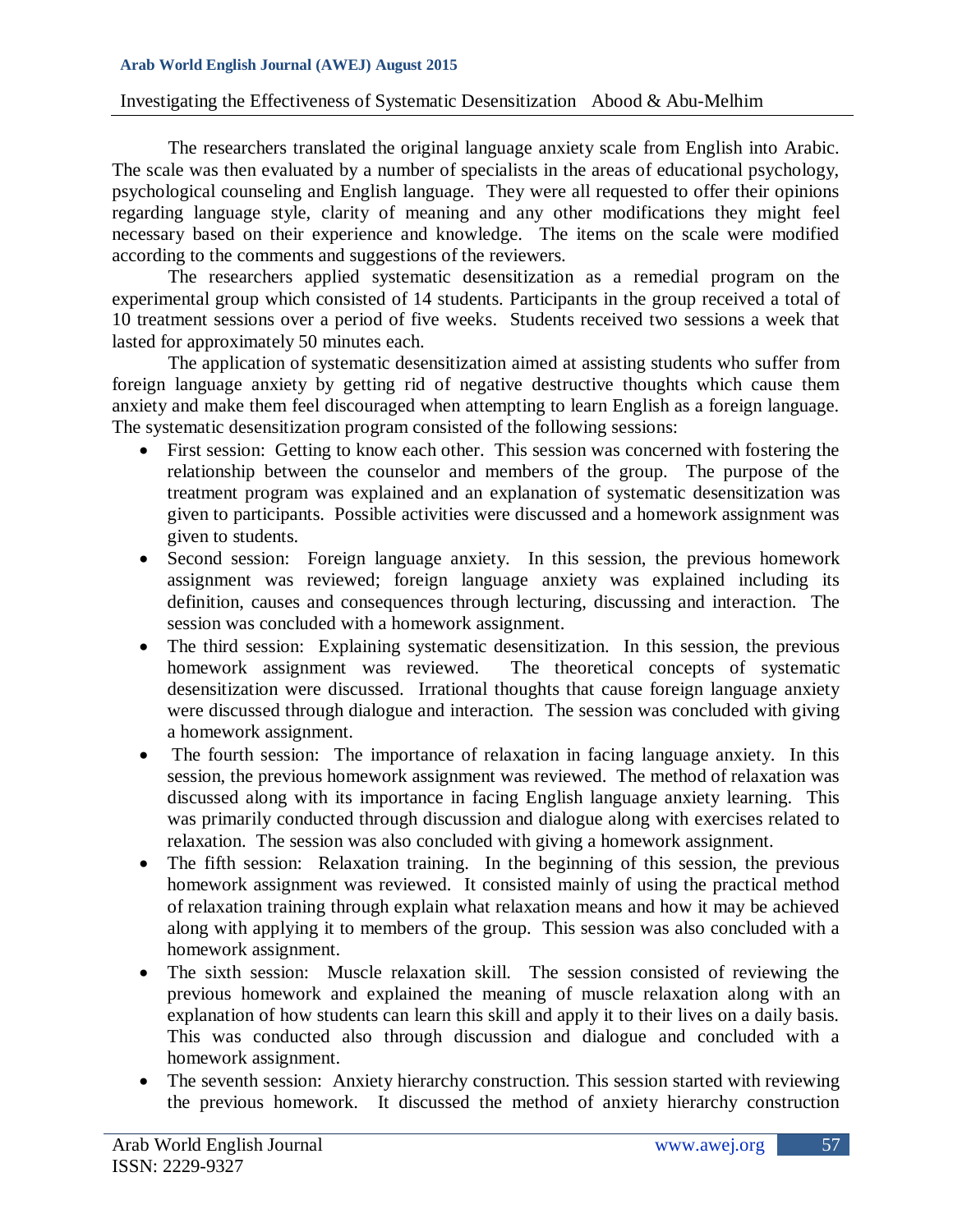### Investigating the Effectiveness of Systematic Desensitization Abood & Abu-Melhim

through discussion, dialogue and self suggestion. The session was also concluded with another homework assignment.

- The eighth session: Applying systematic desensitization. This session began with reviewing the previous homework. Students were encouraged to apply systematic desensitization through the process of muscle relaxation. At the end a homework was given as usual.
- The ninth session: Final application of systematic desensitization. The session began with reviewing the previous assignment. Participants in the experimental group were asked to apply everything they learned in previous sessions in order to maximize the benefits of systematic desensitization. It was also concluded with another homework assignment.
- The final session: Evaluating the program and thanking participants for their participation and discipline. In this session, participants were thanked for their efforts and participation after the program was evaluated. Students were urged to stay in touch with the counselor and asked not to hesitate in asking for any future counseling if it is ever needed.

## **Limitations**

This study is limited to a sample of 28 male and female students currently enrolled at Ajloun National University at various undergraduate programs. The study was conducted during the Fall semester of the academic year 2014-2015. The study dealt with anxiety related to learning English as a foreign language leaving out any other foreign languages.

# **Literature Review**

A number of previous studies point to the significant, but negative role that anxiety plays in the process of learning a foreign language (Supon, 2004). Spielberger (1983) defines anxiety as an emotional state that triggers the natural nervous system at a given moment characterized by fear, stress and nervousness. It is also defined as a state of exhaustion at the knowledge level as well as the emotional, behavioral and physiological levels (Scholing & Emmelkamp, 1993). Moreover, anxiety may be defined as a state of annoyance and discomfort accompanied with physiological responses such as accelerated heart beats and irregular breathing. Other behavioral responses include weakness in performance and the deliberate avoidance of being in certain situations (Barlow, 1988).

Anxiety differs according to its types which include anxiety about the future, marital anxiety, death anxiety, social anxiety, test anxiety and foreign language learning anxiety among other kinds of anxiety which different people in society face at relatively different levels of seriousness including university students who have to face anxiety as a result of psychological and academic pressure related to the different life circumstances that they have to face which includes the process of foreign language learning.

The process of foreign language learning in general and learning English in particular is considered the gateway to different cultures, sciences and technologies. Thus, studying the obstacles that hinder the learning of English is extremely important and represents one of the most important ways of learning and acquiring the language. Therefore, Foreign Language Anxiety (FLA) is one of the factors that affect the level of competence for students in the process of foreign language learning especially the English language.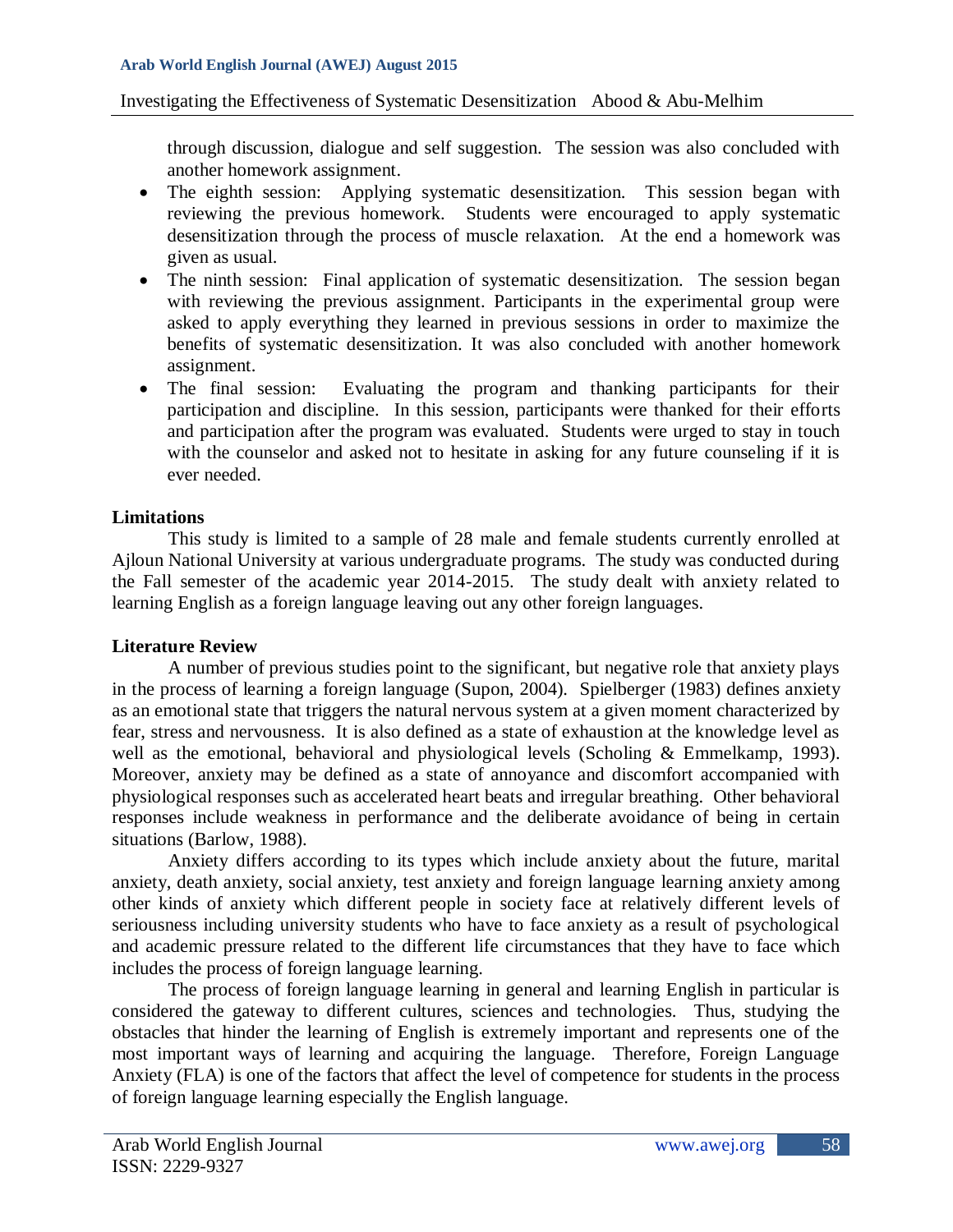#### Investigating the Effectiveness of Systematic Desensitization Abood & Abu-Melhim

The English language has a special status and importance in the life of university students. This is true since it is extremely important for university students to pass university placement tests especially at the graduate level since passing an English proficiency test with a certain score is now a prerequisite for graduate admission for Jordanian students at all levels of graduate studies and applies to all majors. This makes it crucial for Jordanian college students to be proficient in English in order to pass such exams. However, there are so many challenges that go along with learning English as a foreign language at Jordanian universities. Anxiety may be considered as one of the most salient challenges that students have to face when learning English since it makes them feel unqualified to pass English placement tests. This feeling is negatively reflected on the level of achievement and empowerment.

In a study conducted on Chinese students learning English as a foreign language, the results of the study showed that anxiety was one of the most important factors affecting language learning (Xu & Li, 2010). In another study conducted on American students learning Arabic as a foreign language, the study results revealed that anxiety was negatively associated with achievement and the ability to learn a foreign language (Campbell, 1995). Foreign language anxiety was given a lot of attention by scholars and linguistic researchers since it is a determining factor in the learning process (Hu, 2003).

Foreign language anxiety may be defined as an emotional state accompanied by physiological and behavioral aspects that become apparent on the case of the individual learning languages other than his or her native language. Anxiety is also defined as a state of instability on the knowledge and cognitive aspects which negatively affects students' performance when attempting to learn a foreign language (Horwitz, E., Horwitz, M. & Cope, 1986).

There are several factors that contribute to foreign language anxiety: Aly & Walker (2007), for example claims that the methods and approaches of foreign language teaching, the lack of time set aside to language learners and the unavailability of native language speakers constitute the most important reasons behind foreign language anxiety (Tanveer, 2007).

There are also other factors associated with foreign language anxiety which include: Age, gender and personal traits of learners (Campbell, 1995 & Dewaele, 2002). Chazan & Jackson (1971) claims that factors which cause foreign language anxiety may be classified into two major categories namely: Factors directly related to the teaching process and factors directly related to the learners. Factors related to the teaching process are represented by activities that accompany the learning process, methods of teaching and the interaction between learners themselves. As for factors related to the learners themselves, they include variables associated with such language learners, age, educational level, gender and personal traits (Baron, 1993).

There is a negative impact associated with foreign language anxiety and the factors that cause it. These negative factors cause the learners to lose their sense of self effectiveness which is extremely important to possess a strong will and motivation. This kind of motivation enables the learners to reach a high level of performance. Some of the consequences associated with foreign language anxiety, as stated by (MacIntyre & Gardner, 1994), are directly related to academic, knowledge and social consequences. Academically, foreign language anxiety affects the sense of accomplishment, performance and the ability to pronounce English words correctly, or even using the grammatical rules of language properly. Knowledge wise, information processing is influenced by the expected speed with which language is learned or acquired. Socially, foreign language learners who suffer from a high level of anxiety may face ridicule by other individuals with whom they deal on a regular basis.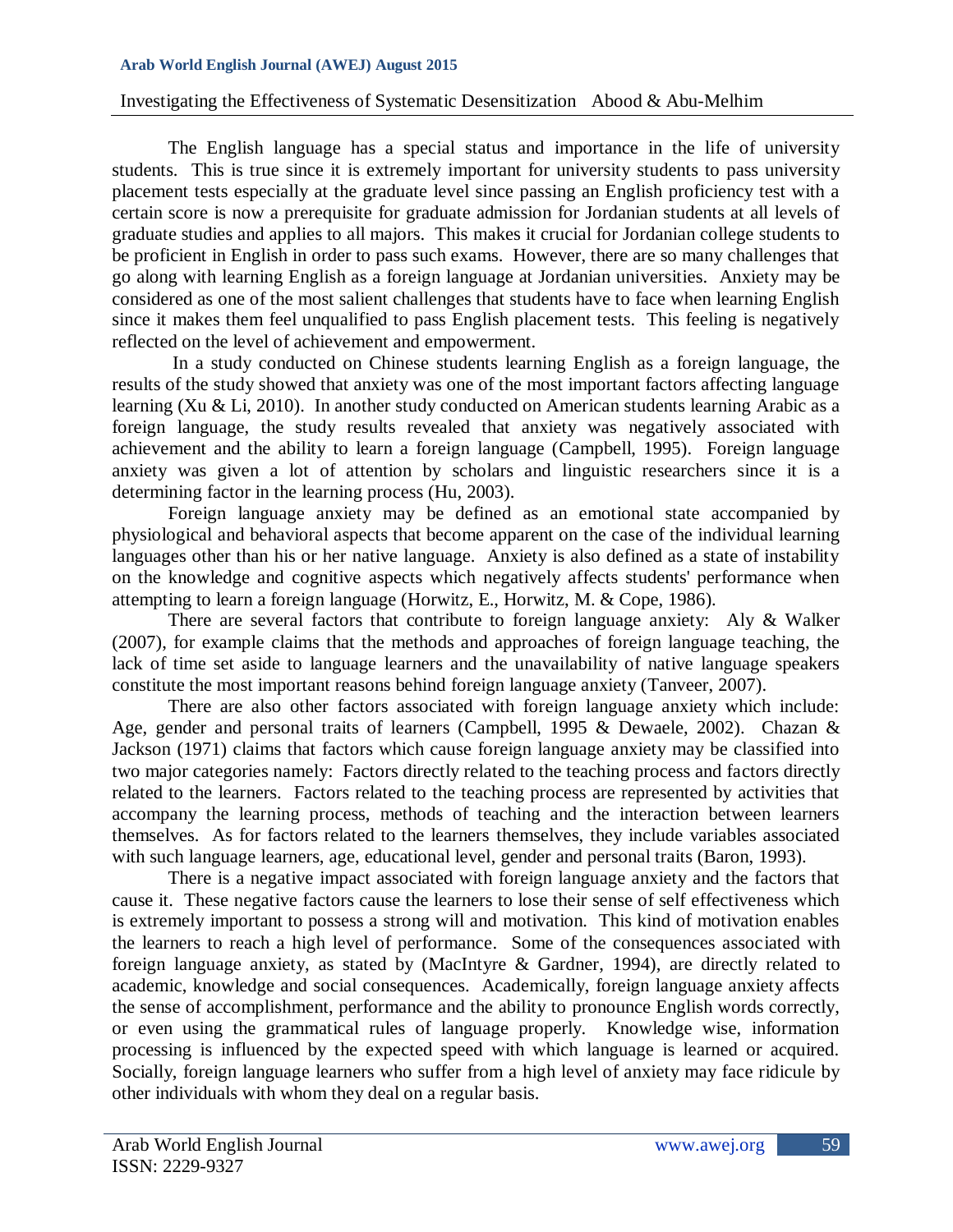### Investigating the Effectiveness of Systematic Desensitization Abood & Abu-Melhim

In order to deal effectively with the phenomenon of foreign language anxiety that affects the learners when attempting to learn English, this study executes a group counseling program which relies on the application of systematic desensitization. This treatment program was used on a number of students who constitute the sample of the study from Ajloun National University in Jordan. The application of the treatment program lasted for ten sessions. Group counseling here may be defined as a series of meetings between counselors and students systematically. Such groups are usually small and those students usually suffer from similar obstacles and desire to reach solutions for their problems.

The benefits of group counseling are most apparent in saving effort, cost and giving each participant the chance to participate others in the same group sharing their feelings and emotions. A group is usually considered as a source of positive modeling. Members of the same group usually support one another and if one member succeeds in a certain skill, the remaining members reinforce this success and appreciate it highly. The group in this case becomes a source of support. Another benefit of group counseling is that it is considered as a good opportunity for feedback from other members which gives the members the chance to see things as they are.

Systematic desensitization is a form of [counter conditioning,](http://en.wikipedia.org/wiki/Counter_conditioning) a type of [Pavlovian](http://en.wikipedia.org/wiki/Pavlovian) therapy developed by South African psychiatrist, [Joseph Wolpe.](http://en.wikipedia.org/wiki/Joseph_Wolpe) In the 1950s, Wolpe discovered that the cats of Wits University could overcome their fears through gradual and systematic exposure (Dubord, 2011). The process of systematic desensitization occurs in three steps. The first step of systematic desensitization is the identification of an anxiety inducing stimulus hierarchy. The second step is the learning of relaxation or coping techniques. Once the individual has been taught these skills, he or she must use them in the third step to react towards and overcome situations in the established [hierarchy](http://en.wikipedia.org/wiki/Hierarchy) of fears. The goal of this process is for the individual to learn how to cope with, and overcome the fear in each step of the hierarchy.

There are three main steps that Wolpe identified to successfully desensitize an individual.

- 1. Establish anxiety stimulus hierarchy. The individual must first identify the items that are causing anxiety. Each item that causes anxiety is given a subjective ranking on the severity of induced anxiety. If the individual is experiencing great anxiety to many different triggers, each item is dealt with separately. For each trigger or stimulus, a list is created to rank the events from least anxiety provoking to the greatest anxiety provoking.
- 2. Learn coping mechanism or incompatible response. Relaxation training, such as meditation, is one type of coping strategy. Wolpe taught his patients relaxation responses because it is not possible to be both relaxed and anxious at the same time. In this method, patients practice tensing and relaxing different parts of the body until the patient reaches a state of serenity (Wolpe, 1958). This is necessary because it provides the patient with a means of controlling his fear, rather than letting it increase to intolerable levels. Usually only a few sessions are needed for a patient to learn the appropriate coping mechanisms. Additional coping strategies include anti-anxiety medicine and breathing exercises. Another means of relaxation is [cognitive reappraisal](http://en.wikipedia.org/wiki/Cognitive_reappraisal) of imagined outcomes. The therapist might encourage subjects to examine what they imagine happening when exposed to the anxiety-inducing stimulus and allowing for the client to replace the imagined catastrophic situation with imagined positive outcomes.
- 3. Connect the stimulus to the incompatible response or coping method through counter conditioning. In this step the client completely relaxes and is then is presented with the lowest item that was placed on their hierarchy of severity of anxiety. When the client has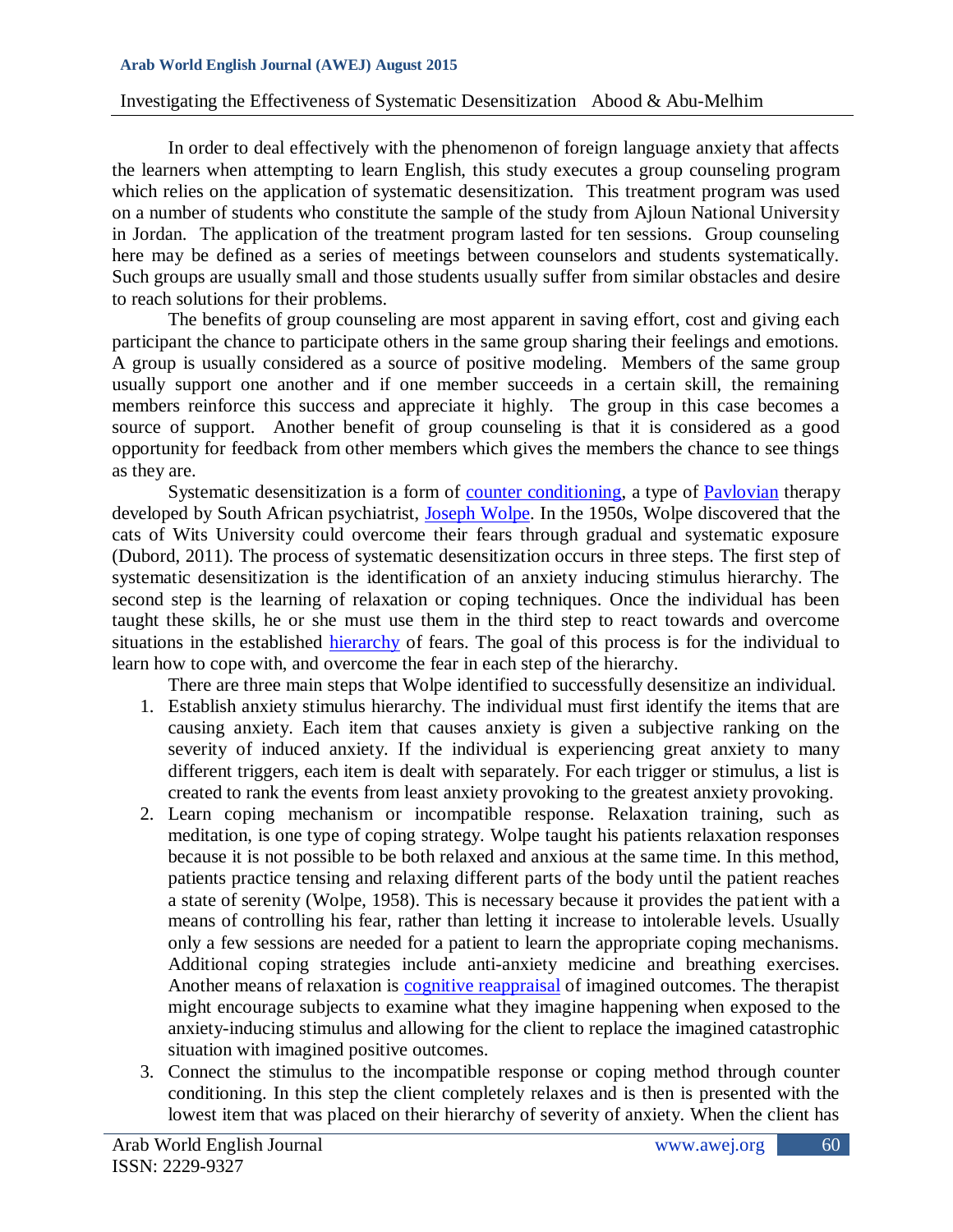reached a state of serenity again after being presented with the first stimulus, the second stimulus that should present a higher level of anxiety is presented. Again, the individual practices the coping strategies learned. This activity is completed until all items of the hierarchy of severity of anxiety is completed without inducing anxiety in the client. If at any time during the exercise the coping mechanisms fail or the client fails to complete the coping mechanism due to severe anxiety, the exercise is stopped. Once the individual is calm, the last stimulus that was presented without inducing anxiety is presented again and the exercise is continued (Mischel, 2008 et al).

Between 25 to 40 percent of students experience [test anxiety](http://en.wikipedia.org/wiki/Test_anxiety) (Cassady, 2010). Children can suffer from low self-esteem and stress induced symptoms as a result of test anxiety (Deffenbacher & Hazaleus, 1985). The principles of systematic desensitization can be used by children to help reduce their test anxiety. Children can practice the muscle relaxation techniques by tensing and relaxing different muscle groups. With older children and college students, an explanation of desensitization can help to increase the effectiveness of the process. After these students learn the relaxation techniques, they can create an anxiety inducing hierarchy. For test anxiety these items could include not understanding directions, finishing on time or marking the answers properly. Teachers, school counselors or school psychologists could instruct children on the methods of systematic desensitization (Austin & Partridge, 1995).

Based on the literature reviewed above, it is noticed that studies that dealt with the concept of foreign language anxiety are for the most part limited to surveying this topic in a shallow manner or in association with other issues. This kind of language anxiety was not dealt with through the use of treatment and counseling programs.

One thing that distinguishes this study from other previous studies is that it seeks to investigate the level of effectiveness for systematic desensitization in treating foreign language anxiety for undergraduate university students in Jordan. It may be claimed that this study is the first of its kind which deals with counseling programs and how they may be used in learning English as a foreign language.

# **Results and Conclusions**

The study hypothesis was tested using the following statistical procedures:

- The means and standard deviations were calculated for the scores of sampled individuals on the foreign language anxiety scale.
- Dual differentiation analysis was used to investigate if there were any statistically significant differences in the level of foreign language anxiety which are due to group, gender or interaction between the two.

The researchers first calculated the means and standard deviations in light of the variables of group and gender as shown in table 1:

|        |  | Table 1. Means and standard deviations for foreign language anxiety pre-test according to |  |  |  |  |
|--------|--|-------------------------------------------------------------------------------------------|--|--|--|--|
| group. |  |                                                                                           |  |  |  |  |

| Sig.  | DF | t-value  | <b>Standard Deviation</b> | Mean |    | Group        |          |
|-------|----|----------|---------------------------|------|----|--------------|----------|
|       |    |          | 0.362                     | 352  |    | Experimental |          |
| 0.710 | 26 | $-0.376$ | ${0.271}$                 | 3.57 | 14 | Control      | Pre-Test |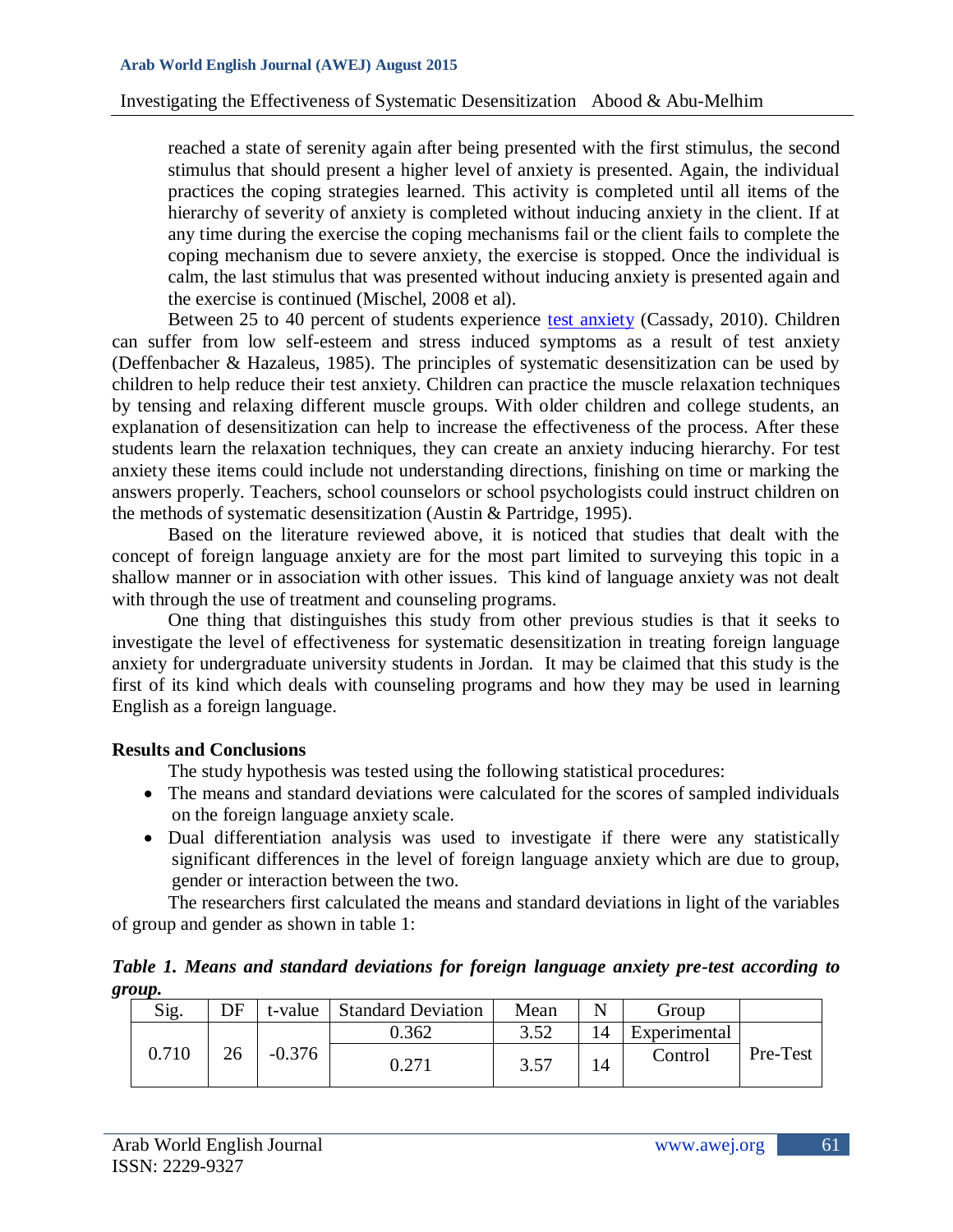## Investigating the Effectiveness of Systematic Desensitization Abood & Abu-Melhim

Table 1 shows that there are no statistically significant differences ( $\alpha$ = 0.05) which can be due to the impact of the group ( $t = -0.376$ ), statistical significance= (0.710). This reflects the fact that the groups are equal.

The following figure represents the means of the experimental and controlled groups on the foreign language anxiety scale pre-test.



### *Figure 1.* **The means of the experimental and controlled groups on the foreign language anxiety scale pre-test.**

Dual differentiation analysis was used to show the statistically significant differences between these means as illustrated in table 2:

*Table 2. Means and standard deviations for foreign language anxiety post-test according to group.*

| Sig.  | DF | t-value  | <b>Standard Deviation</b> | Mean | N  | Group        |           |
|-------|----|----------|---------------------------|------|----|--------------|-----------|
|       |    |          | 0.674                     | 2.80 | 14 | Experimental |           |
| 0.013 | 26 | $-2.662$ | 0.383                     | 3.35 | 14 | Control      | Post-Test |

Data in table 2 show that there were statistically significant differences ( $\alpha$ = 0.05) which can be due to the impact of the group ( $t = -2.662$ ), statistical significance= (0.013) in favor of the experimental group.

The following figure represents the means of the experimental and controlled groups on the foreign language anxiety scale post-test.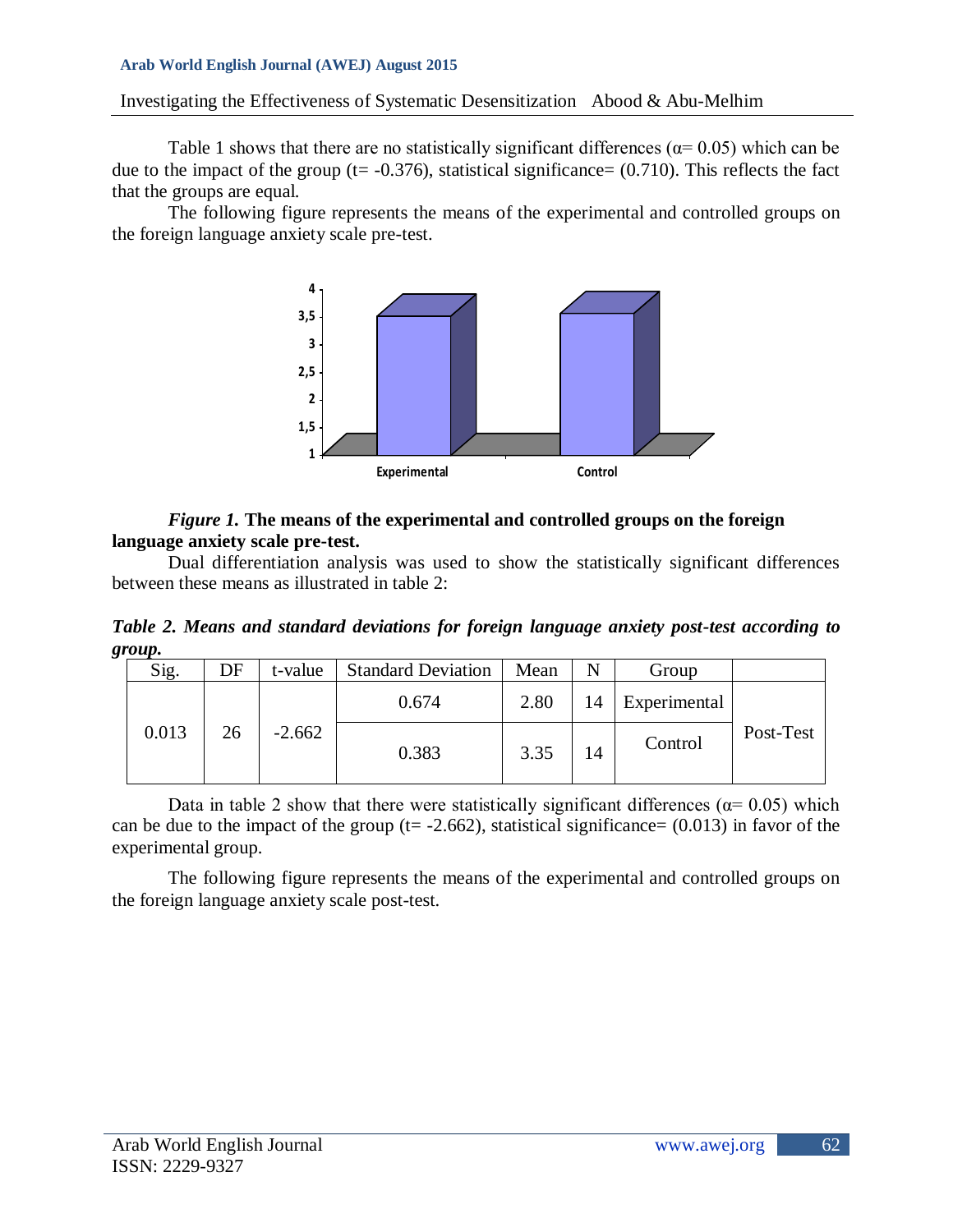Investigating the Effectiveness of Systematic Desensitization Abood & Abu-Melhim



### *Figure 2***. The means of the experimental and controlled groups on the foreign language anxiety scale post-test.**

To investigate the reliability of the study hypothesis, means and standard deviations were calculated for the scores of both controlled and experimental groups on the scale of foreign language anxiety in the post test according to gender.

**Table 3***. Means and standard deviations for foreign language anxiety post test according to gender.*

| Sig.  | DF | t-value | <b>Standard Deviation</b> | Mean | N            | Group  |           |
|-------|----|---------|---------------------------|------|--------------|--------|-----------|
|       |    |         | 0.646                     | 3.26 | $\mathbf{r}$ | Male   |           |
| 0.005 | 12 | 3.422   | 0.286                     | 2.34 | $\mathbf{r}$ | Female | Post-Test |

Table 3 shows that there are statistically significant differences ( $\alpha$ = 0.05) which can be due to the impact of gender ( $t= 3.422$ ), statistical significance=  $(0.005)$  in favor of the experimental group.

The following figure represents the means of males and females on the foreign language anxiety scale post-test.



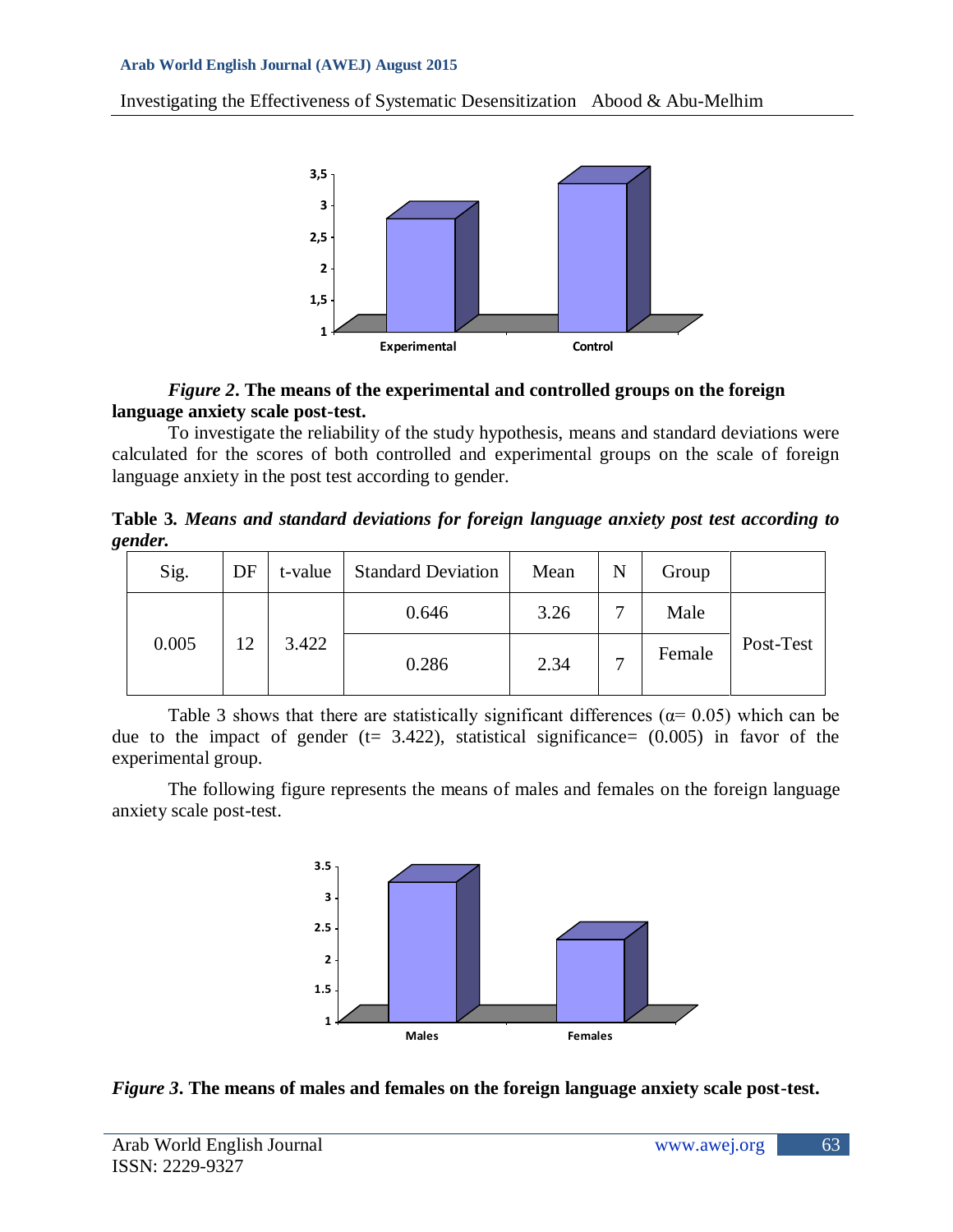#### Investigating the Effectiveness of Systematic Desensitization Abood & Abu-Melhim

Based on data analysis as illustrated in the three tables, results of the study revealed that there were statistically significant differences between the experimental and controlled groups. The results showed that systematic desensitization was more influential in reducing foreign language anxiety for Jordanian university students with a significantly high level of influence regarding the study sample. This finding supports the hypothesis related to the impact of the group. This result may be interpreted in light of the level of effectiveness in using systematic desensitization in reducing foreign language anxiety for Jordanian university students as shown in the study sample. Therefore, it may be claimed that foreign language anxiety in general and English language anxiety in particular can be treated effectively using this particular method. Furthermore, results of the study show that systematic desensitization is extremely influential in group therapy as a means to reduce foreign language anxiety since it affects students' knowledge and thinking behavior trends. This in turn shows that foreign language anxiety is not at all justified or realistically substantiated.

The use of systematic desensitization works in two parallel directions namely knowledge based and behavior based. The anxious person's knowledge influences his or her information and thoughts. Systematic desensitization attempts to get rid of such negative feelings and unrealistic thoughts. The behavioral side attempts to work in the same direction to put the anxious person in realistic situations which help him or her realize how to get rid of the feelings of fear regarding different situations.

In an attempt to compare and contrast using or not using systematic desensitization as a treatment program, the foreign language learner's feelings of anxiety will no doubt increase if systematic desensitization is not used especially in the beginning stages. It may be safely concluded that using systematic desensitization as a group therapy program to reduce anxiety will be a very effective tool in helping foreign language learners overcome their fear of learning a foreign language. Systematic desensitization contributes to extinguishing the fear and anxiety associated with foreign language learning in general and English learning in particular as clearly shown in this study. It does so through effectively reducing sensitivity towards learning English as a foreign language and reducing the fear and anxiety associated with the process of language learning. These findings reaffirm the findings reached by Alghonaim (2014), who conducted a study that involved 52 English major students at Qassim University, Saudi Arabia in an attempt to determine their attitudes towards communicative and non-communicative activities and their relationship to foreign language anxiety. Findings of his study suggested that oral activities which require students to speak before their peers were seen as a source of most anxiety felt by English language learners. On the other hand, group-oriented activities were found to increase the possibility of producing less anxiety.

In relation to the same hypothesis in light of gender and interaction between group and gender, there were statistically significant differences found in the study which may be specifically due to the impact of gender or the interaction between gender and group. This finding may be interpreted in the sense that male and female students participating in the study have received different training which results in students possessing varying concepts and skills and with relatively different levels of proficiency. Program instructions and treatment and whatever activities it included were directed specifically towards participants in the experimental group regardless of gender. This is in addition to the fact that participants from both genders were exposed to the same circumstances and that they belong to the same cultural and educational environment and that they study at the same university. Female participants seem to benefit more from systematic desensitization since they tend to spend more time at home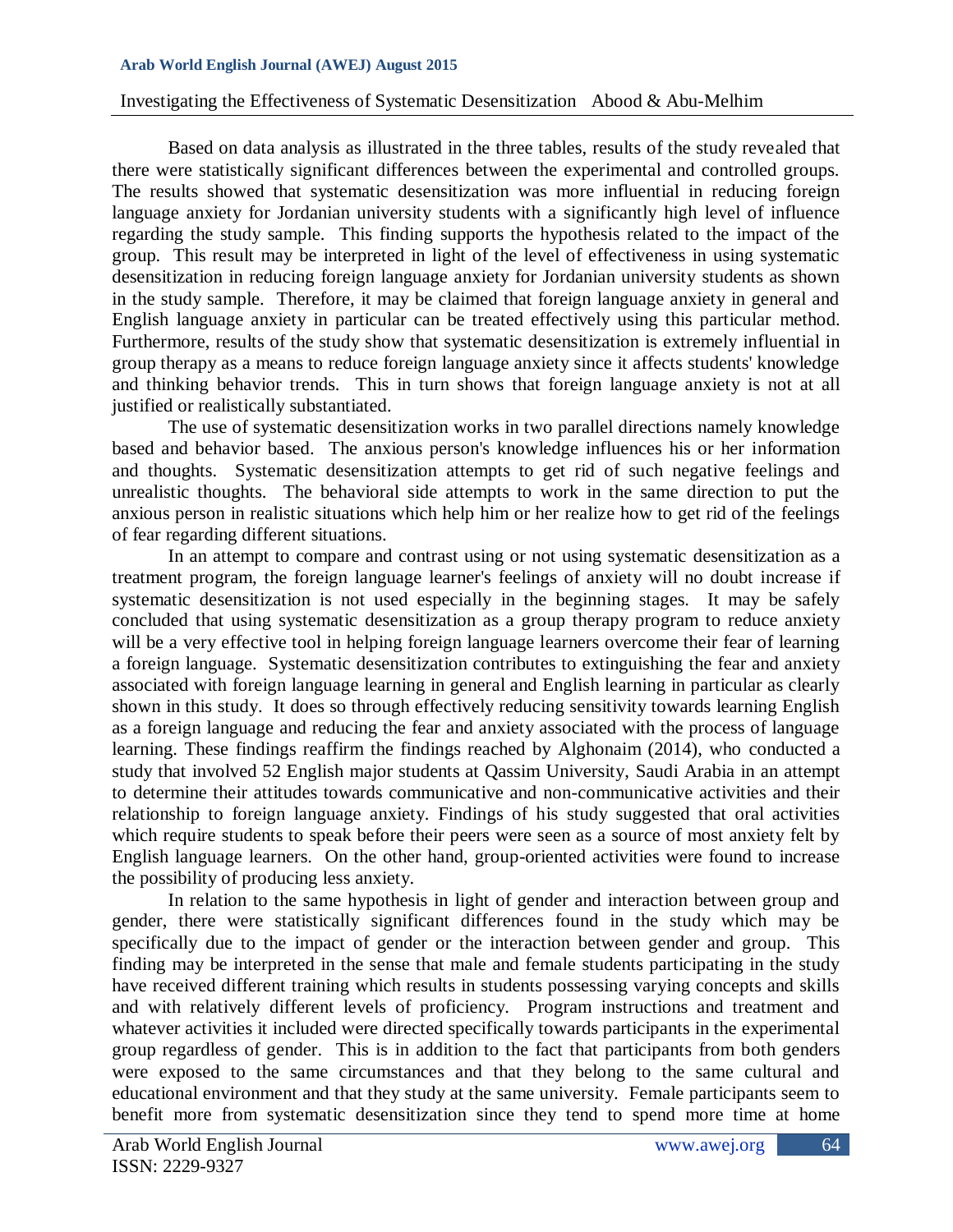### Investigating the Effectiveness of Systematic Desensitization Abood & Abu-Melhim

compared to their male counterparts in addition to their feminist nature which makes them more receptive to such programs.

This may also be interpreted in light of foreign language anxiety that students suffer from regardless of gender. The level of effectiveness for this program is related to the kind of instruction and conditions put forth to insure the success of the treatment program. This success is greatly impacted by the learner's approval, co-operation, acceptance, discipline and motivation. This is not gender specific by any means but rather applies to all learners regardless of gender and it has to be applied to all participants to ensure the success of the treatment program.

Finally, it may be safely stated that gender is a factor in achieving the level of effectiveness or success for systematic desensitization which is used in group therapy although success and effectiveness of such a program depends primarily on following certain instruction and conditions, which is substantiated by a large number of previous studies regarding the appropriate environment for treatment.

## **Recommendations**

Based on the results and conclusions discussed above, the following recommendations may be reached:

- Systematic desensitization should be used in group counseling to reduce the level of anxiety for students learning English as a foreign language based on the positive results of this method as shown by the results of this study.
- Further research dealing with foreign language anxiety should be conducted since studies in this area are relatively scarce. Furthermore, the level of seriousness for the spread of foreign language anxiety should be investigated in order to find better ways to treat it.
- Professional training courses should be held for educational and psychological counselors in order to foster their knowledge and abilities in using special methods and treatment programs to reduce and overcome foreign language anxiety.

# **About the Authors**

**Mohammad H. Abood** is an Assistant Professor of psychological and educational counseling, currently teaching at Ajloun National University in Jordan. He received his Ph.D. degree in psychological and educational counseling from Yarmouk University in 2013. Prior to that, he obtained his Master's degree in psychological and educational counseling from Yarmouk University in 2006 preceded by a Bachelor's degree in psychological and educational counseling also from Yarmouk University in 2002. His major area of concentration is the relationship between group counseling and test anxiety.

**Abdel-Rahman H. Abu-Melhim** was born on February 14, 1958 in Jerash, Jordan. He is a Jordanian-American, currently teaching as an Associate Professor of English language and literature at Al-Balqa'a Applied University in Jordan. He graduated from Texas A&M University, College Station in 1992. His Ph.D. degree was in English with emphasis on sociolinguistics. His research interests include: Socio-linguistics, Applied Linguistics, Psycho-Linguistics, and Cross-Cultural Communication.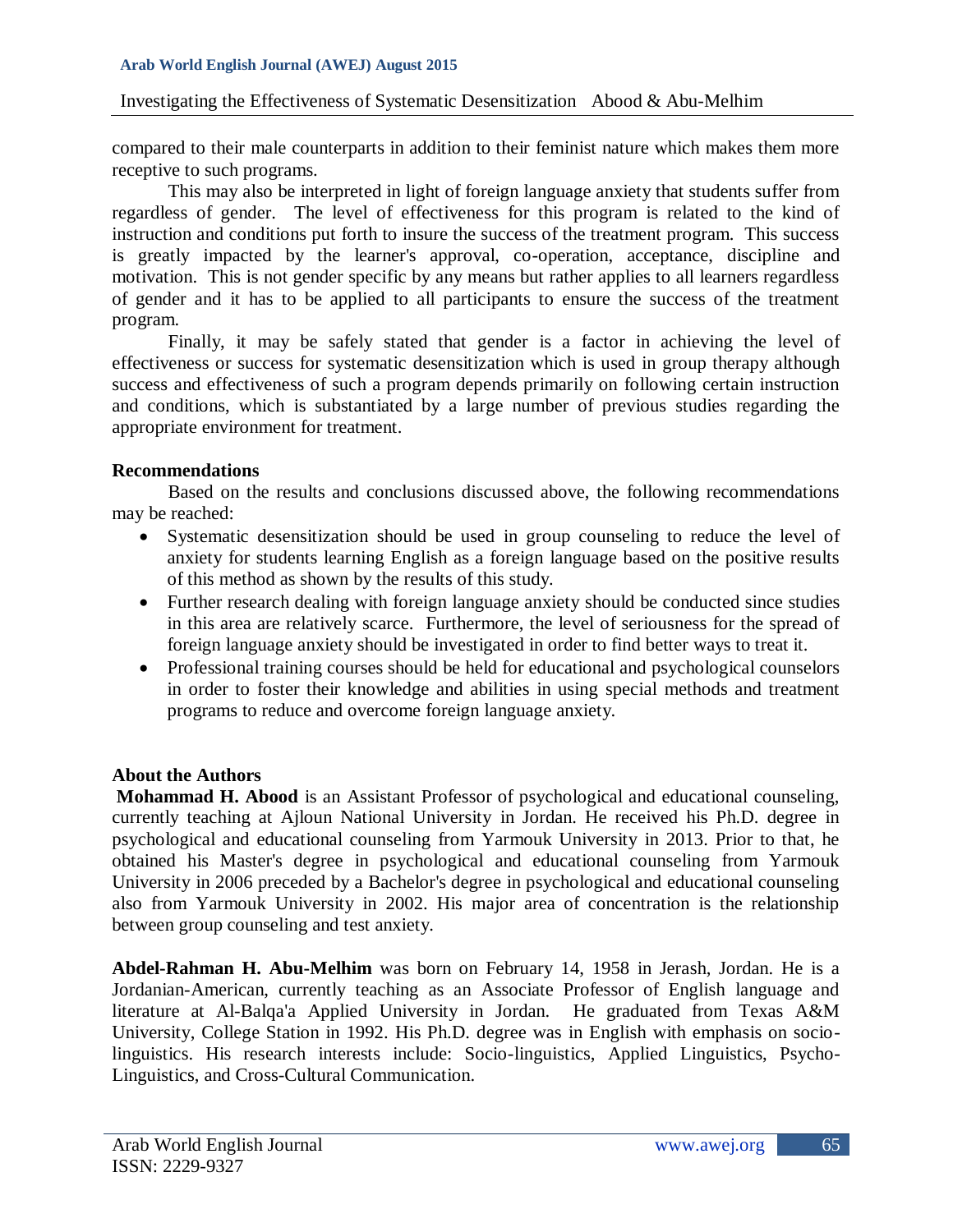#### **References**

- Alghonaim, A. (2014). Saudi university students' perceptions and attitudes towards communicative and non-communicative activities and their relationship to foreign language anxiety. *Research Journal of English Language and Literature, 2, 2,* 83-101.
- Al-Damegh, K. (2011). *The Most Appropriate Age for Teaching Foreign Languages,* Riyadh, Saudi Arabia: Madar Al-Watan Publishing House.
- Aly, A. & Walker, D. (2007). Veiled threats: Recurrent cultural anxieties. *Journal of Muslim Minority Affairs, 27, 2,* 203-214. DOI: [10.1080/13602000701536141.](http://dx.doi.org/10.1080/13602000701536141)
- Austin, J. & Partridge, E. (1995). Prevent school failure: Treat test anxiety. *Preventing School Failure, 40, 1,* 10-14. DOI: [10.1080/1045988X.1995.9944644.](http://dx.doi.org/10.1080/1045988X.1995.9944644)
- Bachman, L. F. & Palmer, A. S. (1996). *Language Testing in Practice,* Oxford, UK: Oxford University Press.
- Barlow, D. H. (1988). *Anxiety and its Disorders: The Nature and Treatment of Anxiety and Panic,* New York: Guilford Press.
- Baron, N. (1993). *Growing Up with Language: How Children Learn to Talk, Boston, Mass: Addison-*Wesley Publishing Company.
- Bialystok, E. & Hakuta, K. (1994). *In Other Words: The Science and Psychology of Second-Language Acquisition,* New York: Basic Books.
- Campbell, S. B. (1995). Behavioral problems in preschool children: A review of recent research. *Journal of Child Psychology and Psychiatry, 36,* 113-150. DOI: [10.1007/978-1-4757-9035-1\\_1.](http://dx.doi.org/10.1007/978-1-4757-9035-1_1)
- Cassady, J. (2010). Test anxiety: Contemporary theories and implications for learning. In: J. Cassady (Ed.), *Anxiety in Schools: The Causes, Consequences, and Solutions for Academic Anxieties,* (pp. 7-26). New York, NY: Peter Lang.
- Chazan, M. & Jackson, S. (1971). Behavior problems in the infant school. *Journal of Child Psychology and Psychiatry, 12,* 199-210.
- Deffenbacher, J. & Hazaleus, S. (1985). Cognitive, emotional, and physiological components of test anxiety. *Cognitive Therapy and Research, 9, 2,* 169-180. DOI: [10.1007/BF01204848.](http://dx.doi.org/10.1007/BF01204848)
- Dewaele, J. M. (2002). Psychological and socio-demographic correlates of communicative anxiety in L2 and L3 production. *The International Journal of Bilingualism, 6,* 23-39.
- Dubord, G. (2011). Part 12. Systematic desensitization. *Canadian Family Physician, 57,* 1299.
- Horwitz, E. K., Horwitz, M. B. & Cope, J. (1986). Foreign language classroom anxiety. *The Modern Language Journal, 70, 2,* 125-132. DOI: [10.2307/327317.](http://dx.doi.org/10.2307/327317)
- Hu, C. F. (2003). Phonological memory, phonological awareness and foreign language word Learning. *Language Learning, 53,* 429-462. DOI: [10.1111/1467-9922.00231.](http://dx.doi.org/10.1111/1467-9922.00231)
- MacIntyre, P. D. & Gardner, R. C. (1994). The Effects of induced anxiety on three stages of cognitive processing in computerized vocabulary. *Studies in Second Language Acquisition, 16, 1,* 1-17. DOI: [10.1017/S0272263100012560.](http://dx.doi.org/10.1017/S0272263100012560)
- Mischel, W., Shoda, Y. & Ayduk, O. (2008). *Introduction to Personality,* [Hoboken,](http://en.wikipedia.org/wiki/Hoboken,_New_Jersey) NJ: John Wiley & Sons, Inc.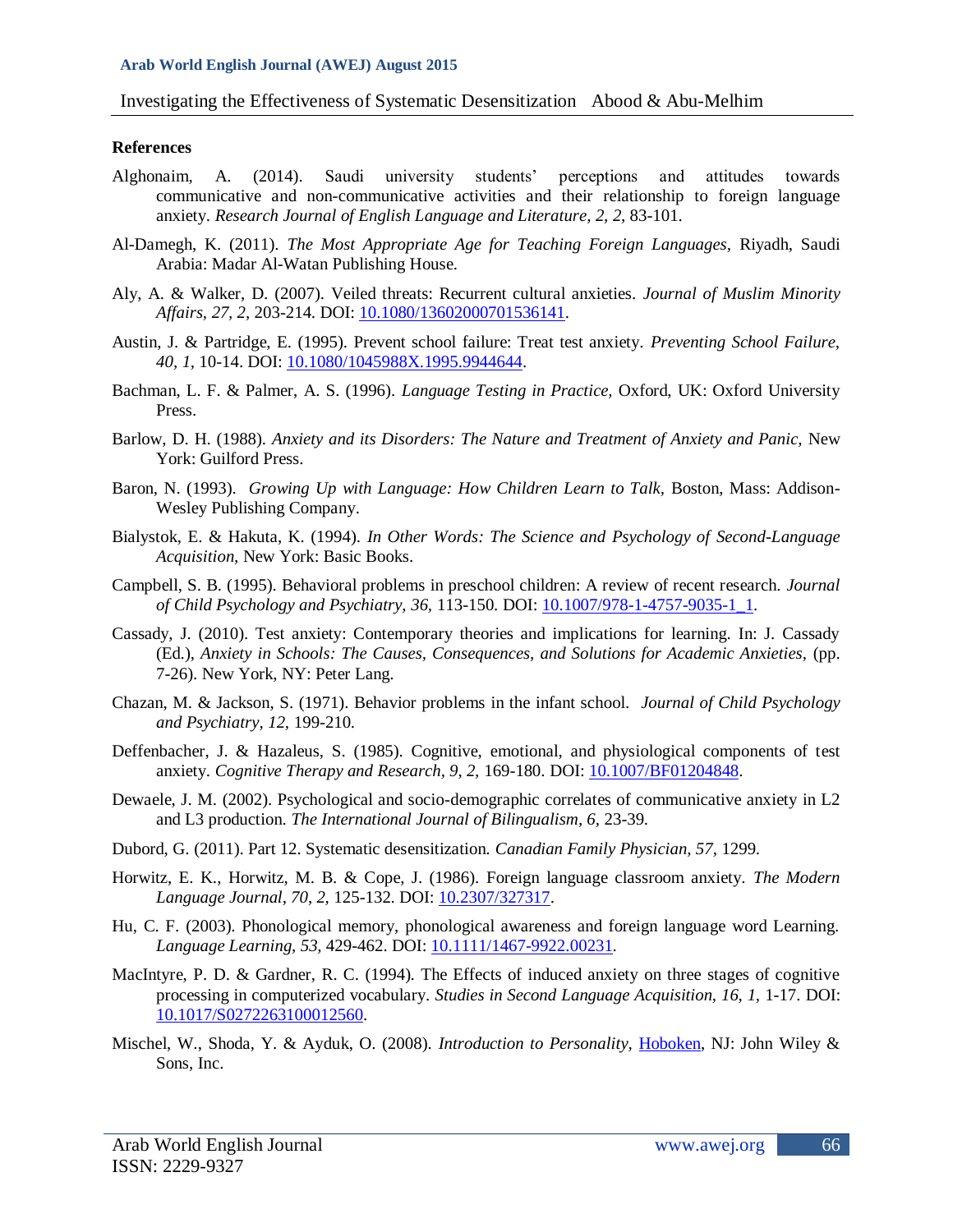Investigating the Effectiveness of Systematic Desensitization Abood & Abu-Melhim

- Scholing, A. & Emmelkamp P. M. (1993). Exposure with and without cognitive therapy for generalized social phobia: Effects of individual and group treatment. *Behavior Research Therapy, 31,* 667-681. DOI: [10.1016/0005-7967\(93\)90120-J.](http://dx.doi.org/10.1016/0005-7967%2893%2990120-J)
- Singleton, D. & Lengyel, Z. (1995). *The Age Factor in Second Language Acquisition,* Clevedon, UK: Multilingual Matters.
- Spielberger, C. (1983). *Manuel for the State-Trait Anxiety Inventory,* Palo Alto, Calif.: Consulting Psychologists Press.
- Supon, V. (2004). Implementing strategies to assist test anxious students. *Journal of Instructional Psychology, 31, 4,* 292-296.
- Tanveer, M. (2007). *Investigation of the Factors that Cause Language Anxiety for ESL/EFL Learners in Learning Speaking Skills and the Influence it Casts on Communication in the Target Language,*  (Master's Thesis, University of Glasgow, England).
- Wolpe, J. (1958). *Psychotherapy by Reciprocal Inhibition,* Stanford, CA: Stanford University Press.
- Xu, R. & Li, Y. (2010). The effects of teachers' verbal behavior on students' anxiety-based on the firstyear college English classroom in China. *Journal of Language Teaching and Research, 1, 3,* 250- 253.

**-**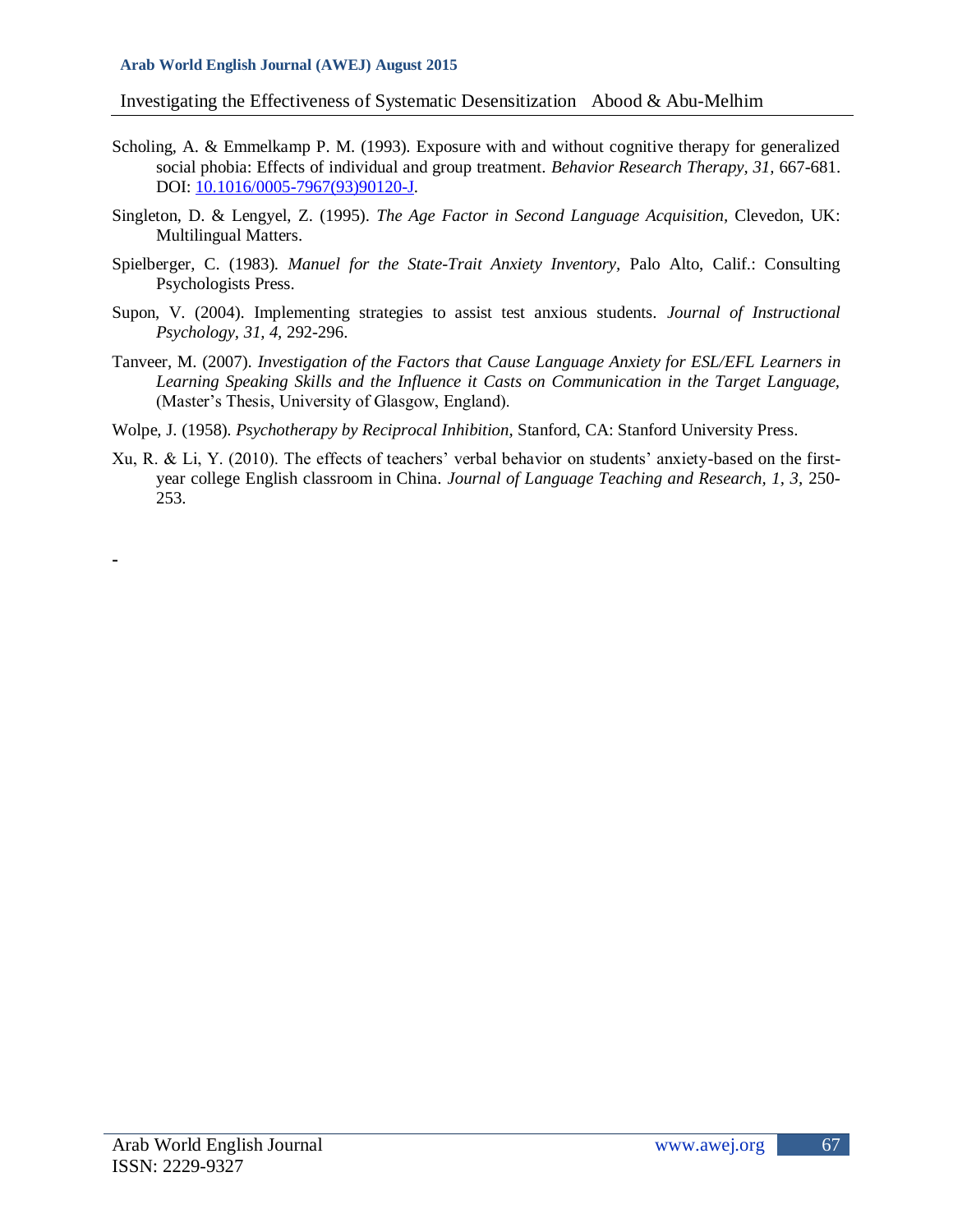Investigating the Effectiveness of Systematic Desensitization Abood & Abu-Melhim

# *Appendix: Foreign Language Classroom Anxiety Scale*

[1] I never feel quite sure of myself when I am speaking in my foreign language class.

| <b>Strongly Disagree</b>                                                                                   | Disagree | Neither Agree Nor Disagree                                                          | Agree | <b>Strongly Agree</b> |  |  |  |
|------------------------------------------------------------------------------------------------------------|----------|-------------------------------------------------------------------------------------|-------|-----------------------|--|--|--|
| [2] I don't worry about making mistakes in language class.                                                 |          |                                                                                     |       |                       |  |  |  |
| <b>Strongly Disagree</b>                                                                                   | Disagree | Neither Agree Nor Disagree                                                          | Agree | <b>Strongly Agree</b> |  |  |  |
| [3] I tremble when I know that I'm going to be called on in language class.                                |          |                                                                                     |       |                       |  |  |  |
| <b>Strongly Disagree</b>                                                                                   | Disagree | Neither Agree Nor Disagree                                                          | Agree | <b>Strongly Agree</b> |  |  |  |
| [4] It frightens me when I don't understand what the teacher is saying in the foreign<br>language.         |          |                                                                                     |       |                       |  |  |  |
| <b>Strongly Disagree</b>                                                                                   | Disagree | Neither Agree Nor Disagree                                                          | Agree | <b>Strongly Agree</b> |  |  |  |
|                                                                                                            |          | [5] It wouldn't bother me at all to take more foreign language classes.             |       |                       |  |  |  |
| <b>Strongly Disagree</b>                                                                                   | Disagree | Neither Agree Nor Disagree                                                          | Agree | <b>Strongly Agree</b> |  |  |  |
| [6] During language class, I find myself thinking about things that have nothing to do with<br>the course. |          |                                                                                     |       |                       |  |  |  |
| <b>Strongly Disagree</b>                                                                                   | Disagree | Neither Agree Nor Disagree                                                          | Agree | <b>Strongly Agree</b> |  |  |  |
|                                                                                                            |          | [7] I keep thinking that the other students are better at languages than I am.      |       |                       |  |  |  |
| <b>Strongly Disagree</b>                                                                                   | Disagree | Neither Agree Nor Disagree                                                          | Agree | <b>Strongly Agree</b> |  |  |  |
|                                                                                                            |          | [8] I am usually at ease during tests in my language class.                         |       |                       |  |  |  |
| <b>Strongly Disagree</b>                                                                                   | Disagree | Neither Agree Nor Disagree                                                          | Agree | <b>Strongly Agree</b> |  |  |  |
| [9] I start to panic when I have to speak without preparation in language class.                           |          |                                                                                     |       |                       |  |  |  |
| <b>Strongly Disagree</b>                                                                                   | Disagree | Neither Agree Nor Disagree                                                          | Agree | <b>Strongly Agree</b> |  |  |  |
| [10] I worry about the consequences of failing my foreign language class.                                  |          |                                                                                     |       |                       |  |  |  |
| <b>Strongly Disagree</b>                                                                                   | Disagree | Neither Agree Nor Disagree                                                          | Agree | <b>Strongly Agree</b> |  |  |  |
|                                                                                                            |          | [11] I don't understand why some people get so upset over foreign language classes. |       |                       |  |  |  |
| <b>Strongly Disagree</b>                                                                                   | Disagree | Neither Agree Nor Disagree                                                          | Agree | <b>Strongly Agree</b> |  |  |  |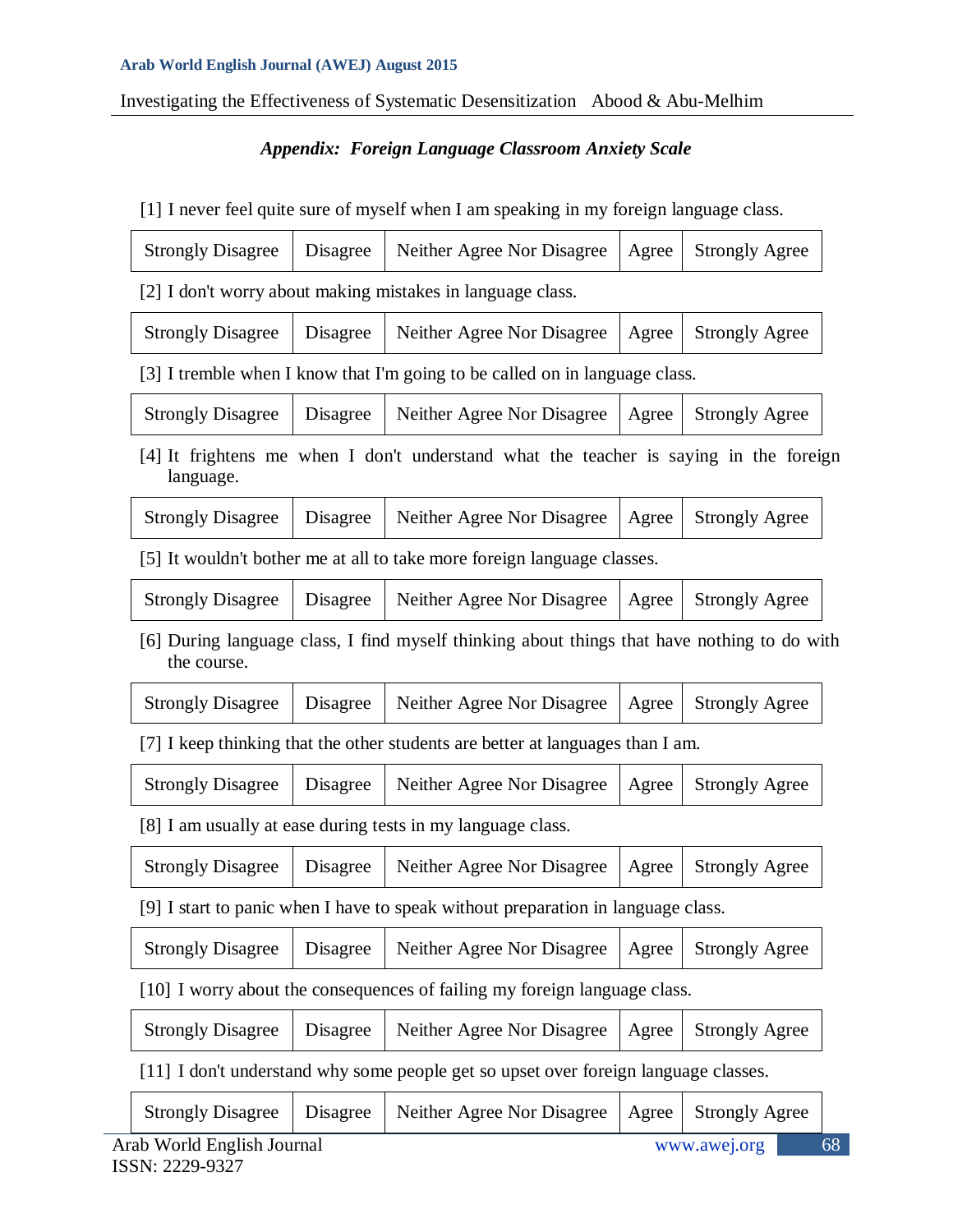# Investigating the Effectiveness of Systematic Desensitization Abood & Abu-Melhim

[12] In language class, I can get so nervous I forget things I know.

| <b>Strongly Disagree</b>                                             | Disagree | Neither Agree Nor Disagree                                                          | Agree | <b>Strongly Agree</b> |  |  |
|----------------------------------------------------------------------|----------|-------------------------------------------------------------------------------------|-------|-----------------------|--|--|
| [13] It embarrasses me to volunteer answers in my language class.    |          |                                                                                     |       |                       |  |  |
| <b>Strongly Disagree</b>                                             | Disagree | Neither Agree Nor Disagree                                                          | Agree | <b>Strongly Agree</b> |  |  |
|                                                                      |          | [14] I would not be nervous speaking the foreign language with native speakers.     |       |                       |  |  |
| <b>Strongly Disagree</b>                                             | Disagree | Neither Agree Nor Disagree                                                          | Agree | <b>Strongly Agree</b> |  |  |
|                                                                      |          | [15] I get upset when I don't understand what the teacher is correcting.            |       |                       |  |  |
| <b>Strongly Disagree</b>                                             | Disagree | Neither Agree Nor Disagree                                                          | Agree | <b>Strongly Agree</b> |  |  |
|                                                                      |          | [16] Even if I am well prepared for language class, I feel anxious about it.        |       |                       |  |  |
| <b>Strongly Disagree</b>                                             | Disagree | Neither Agree Nor Disagree                                                          | Agree | <b>Strongly Agree</b> |  |  |
| [17] I often feel like not going to my language class.               |          |                                                                                     |       |                       |  |  |
| <b>Strongly Disagree</b>                                             | Disagree | Neither Agree Nor Disagree                                                          | Agree | <b>Strongly Agree</b> |  |  |
|                                                                      |          | [18] I feel confident when I speak in foreign language class.                       |       |                       |  |  |
| <b>Strongly Disagree</b>                                             | Disagree | Neither Agree Nor Disagree                                                          | Agree | <b>Strongly Agree</b> |  |  |
|                                                                      |          | [19] I am afraid that my language teacher is ready to correct every mistake I make. |       |                       |  |  |
| <b>Strongly Disagree</b>                                             | Disagree | Neither Agree Nor Disagree                                                          | Agree | <b>Strongly Agree</b> |  |  |
|                                                                      |          | [20] I can feel my heart pounding when I'm going to be called on in language class. |       |                       |  |  |
| <b>Strongly Disagree</b>                                             | Disagree | Neither Agree Nor Disagree                                                          | Agree | <b>Strongly Agree</b> |  |  |
| [21] The more I study for a language test, the more con-fused I get. |          |                                                                                     |       |                       |  |  |
| <b>Strongly Disagree</b>                                             | Disagree | Neither Agree Nor Disagree                                                          | Agree | <b>Strongly Agree</b> |  |  |
|                                                                      |          | [22] I don't feel pressure to prepare very well for language class.                 |       |                       |  |  |
| <b>Strongly Disagree</b>                                             | Disagree | Neither Agree Nor Disagree                                                          | Agree | <b>Strongly Agree</b> |  |  |

[23] I always feel that the other students speak the foreign language better than I do.